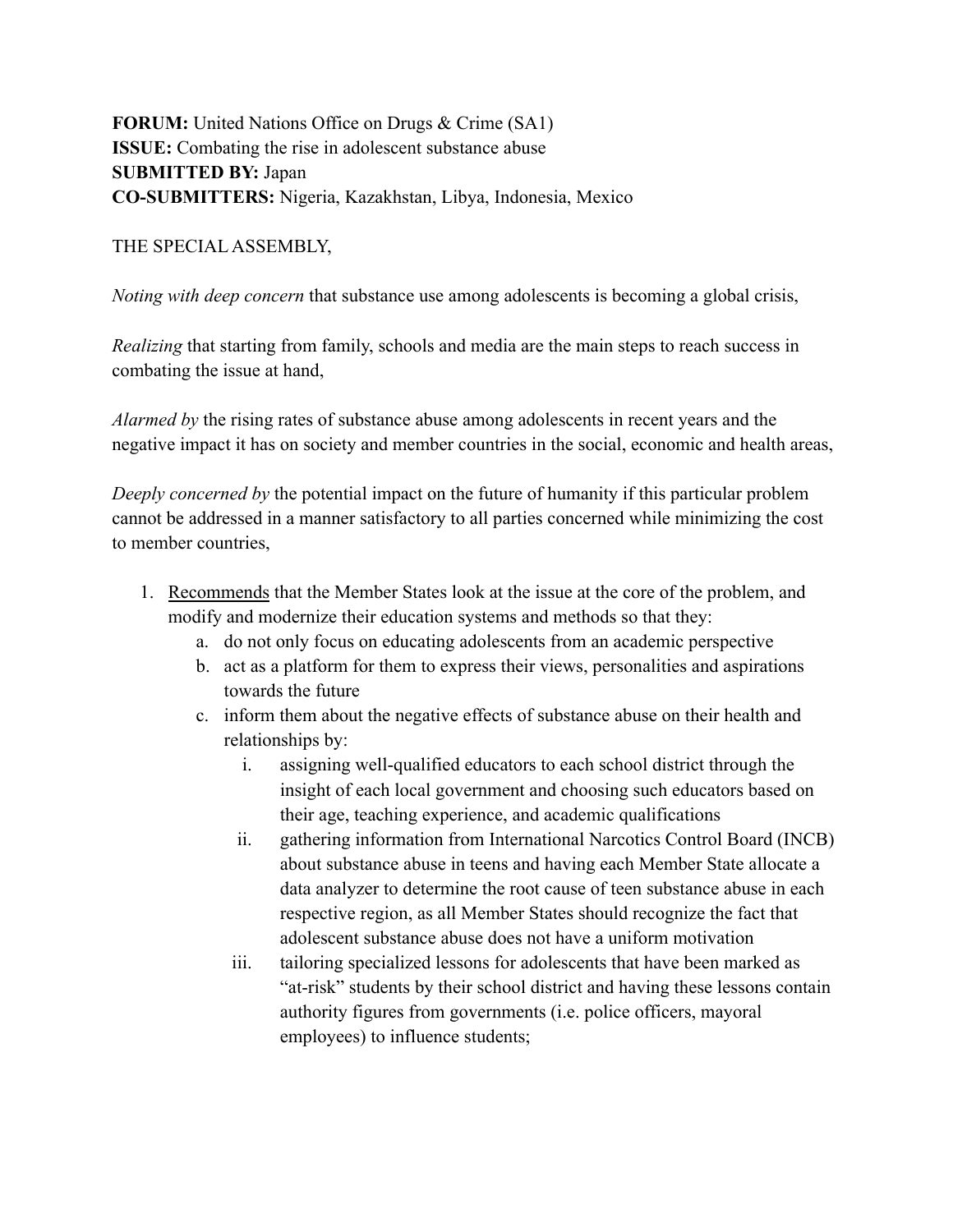- 2. Endorses the involvement of healthcare professionals and institutions in educating families to identify and to be aware of the symptoms of substance abuse by:
	- a. making families aware by using informative resources, such as but not limited to:
		- i. brochures
		- ii. posters or billboards
		- iii. public service broadcasting
		- iv. social media
		- v. informative messages
	- b. reminding the families that if they see any symptoms they should contact professionals;
- 3. Considers the involvement of the Member States, who play a very important role in decreasing the addictive use of a substance, to organize programs to educate and help adolescents on mental health, taking into consideration that mental health is an important reason for substance abuse amongst people of that age group;
- 4. Supports the World Health Organization (WHO) to coordinate with member countries governments and non-governmental organizations to create programs to identify and combat substance abuse among adolescents using methods appropriate with each society's culture and norms;
- 5. Encourages the usage of media and social media outlets to discourage adolescents from the use of illicit substances that could be harmful to them;
- 6. Calls upon the Member States to instantiate dedicated programs to adolescents who are currently dealing with drug addiction such as but not limited to:
	- a. forums
	- b. therapy groups;
- 7. Encourages all Member States to apply laws that strictly punish adolescents in possession of drugs by:
	- a. making the possession of legal drugs by anyone under 18+ be considered an equal legal offence as the possession of illegal drugs
	- b. making adolescents that violate these new laws subject to arrest and prosecution in juvenile court.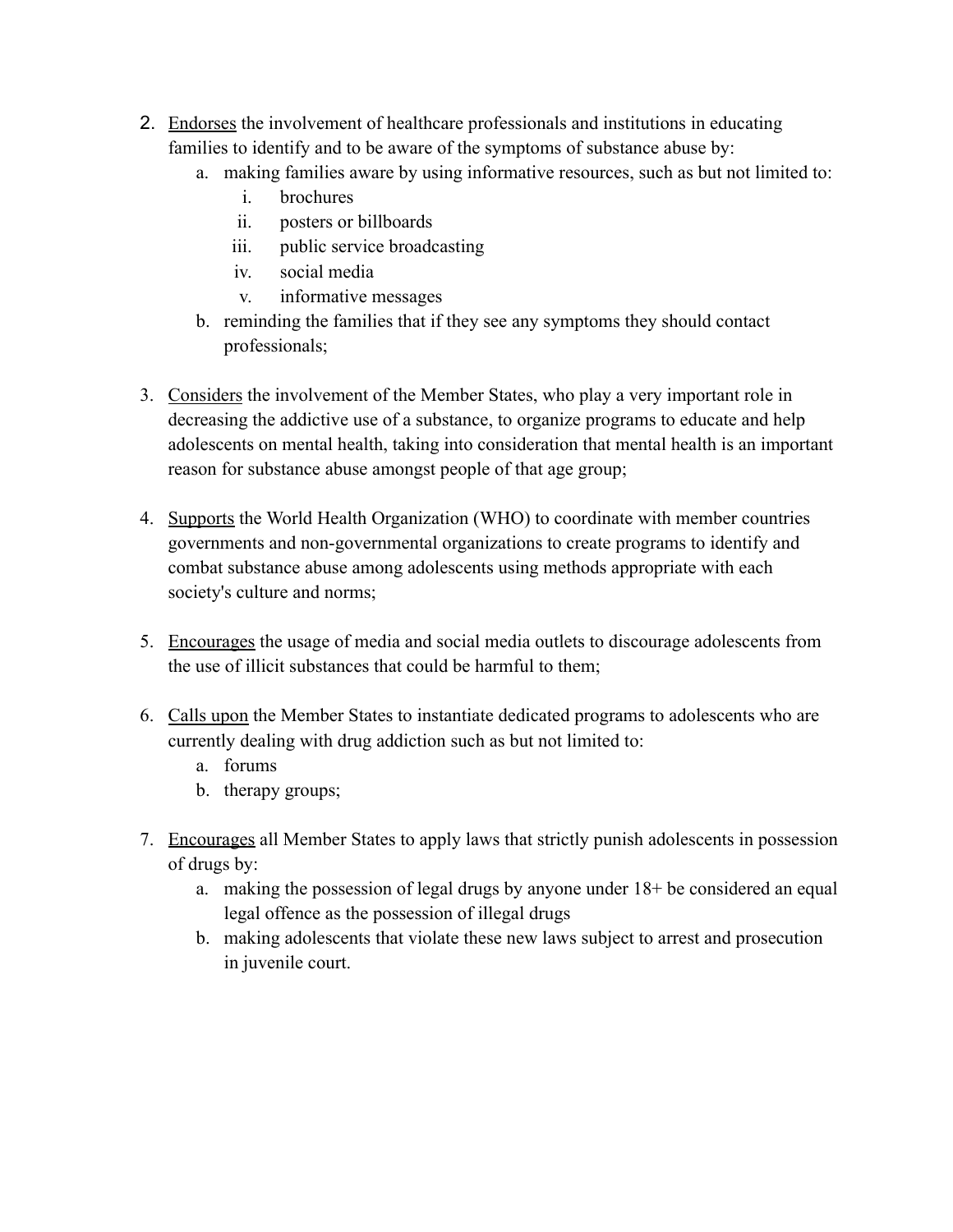**FORUM:** Education Committee (SA2) **ISSUE:** Eliminating technological discrepancies between countries for equitable global access to educational resources **SUBMITTED BY:** Japan **CO-SUBMITTERS:** France, Kazakhstan, Brazil, Venezuela, Haiti, Libya, Ukraine, Mali

### THE SPECIAL ASSEMBLY,

*Realizing* that with technology getting more advanced every day, communication, knowledge, education and many more have been dependent on the internet and technology and the internet has opened lots of opportunities to many and still is,

*Taking into realization* that technology is not and should not be considered a luxury anymore, it should be a necessity, however, for some countries technology and the internet is not reachable and this has led to a digital divide between countries, hindering the digital divide should be a priority,

*Noting with deep concern* that the countries that do not have internet are left behind on lots of things but especially with the pandemic children not being able to go to schools this has made those countries have major education problems,

*Keeping in mind* that those countries who do not have access to technology and the internet are usually the ones that are LEDCs (Less Economically Developed Countries), such as Somalia and South Sudan, and they do not have the financial possibilities to take action on this issue,

*Believing* that we were to proceed on with that information we could see that a big part of low-income families own a television and can watch the education channels the government has provided them with,

- 1. Calls upon OECD (Organization for Economic Co-operation and Development) to provide broadbands to families in need, and if the OECD's are not helping this issue, it can be promoted through social media;
- 2. Invites the UN and the MEDCs to:
	- a. organize campaigns that will raise money for LEDCs that does not have the basic infrastructures, such as a network infrastructure or internet infrastructure, to build one, because:
		- i. those infrastructures are needed to access technology, and since most LEDCs do not have them
		- ii. the usage of modern technologies can be possible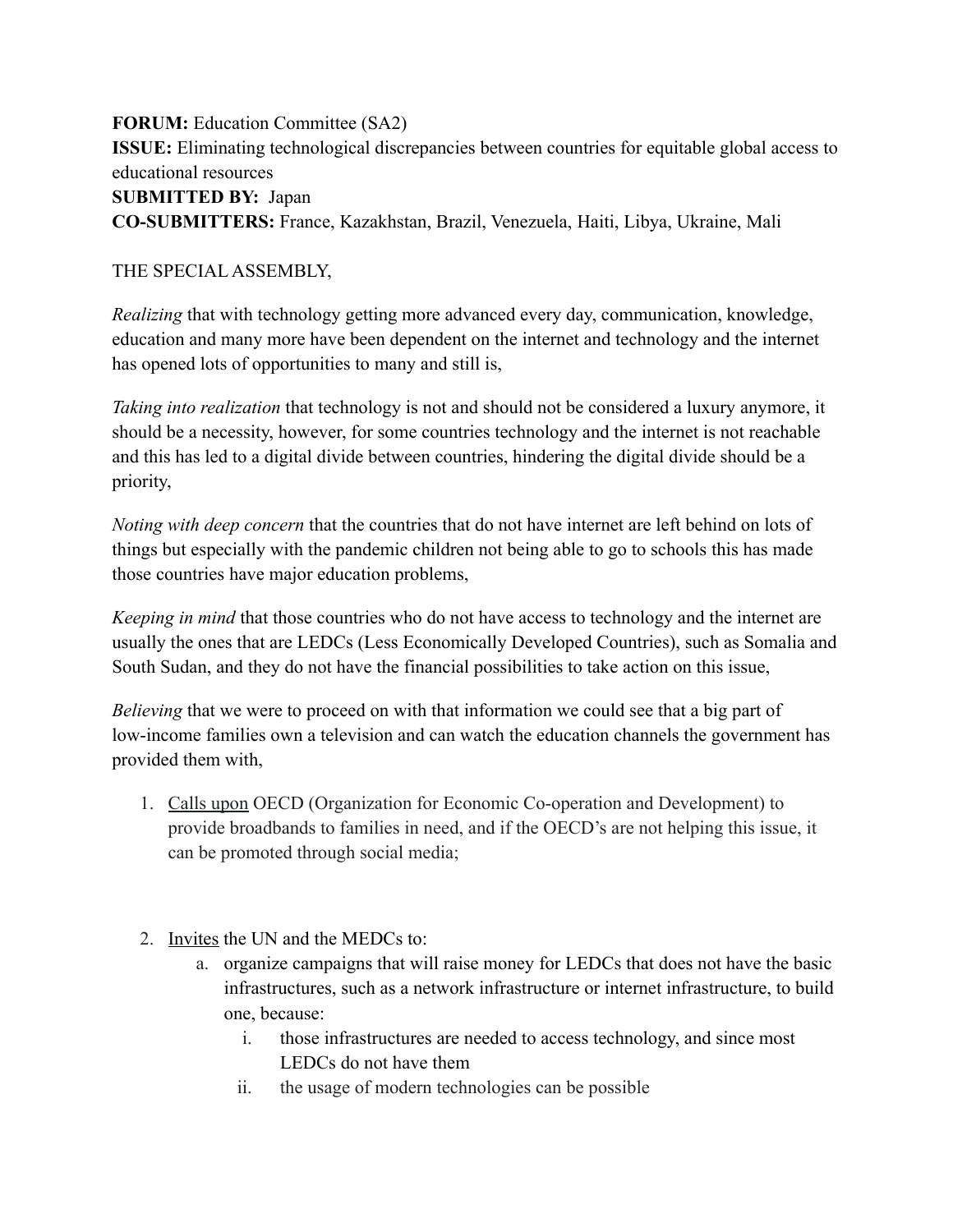- b. make things that will inform people, such as but not limited to:
	- i. documentaries
	- ii. videos
	- iii. informative websites
	- iv. Articles;
- 3. Calls upon the UN and MEDCs to set a budget for establishing technology centres for LEDCs so that:
	- a. the technological discrepancies between countries will decrease
	- b. the information and technology will spread quicker
	- c. the money to establish technology centers can be obtained through:
		- i. increasing taxes for a small amount
		- ii. making campaigns
		- iii. donations and sales;
- 4. Requests the UN's help to provide LEDCs electronic devices that are needed, such as but not limited to:
	- a. laptops
	- b. computers
	- c. tablets
	- d. phones;
- 5. Asks for UN and non-governmental organizations help to promote this issue through social media for a donation or campaign, so that:
	- a. the brands that increased the number of sales due to the pandemic can be apart of it
	- b. through getting in contact with influencers, reaching different age groups and communities could be possible.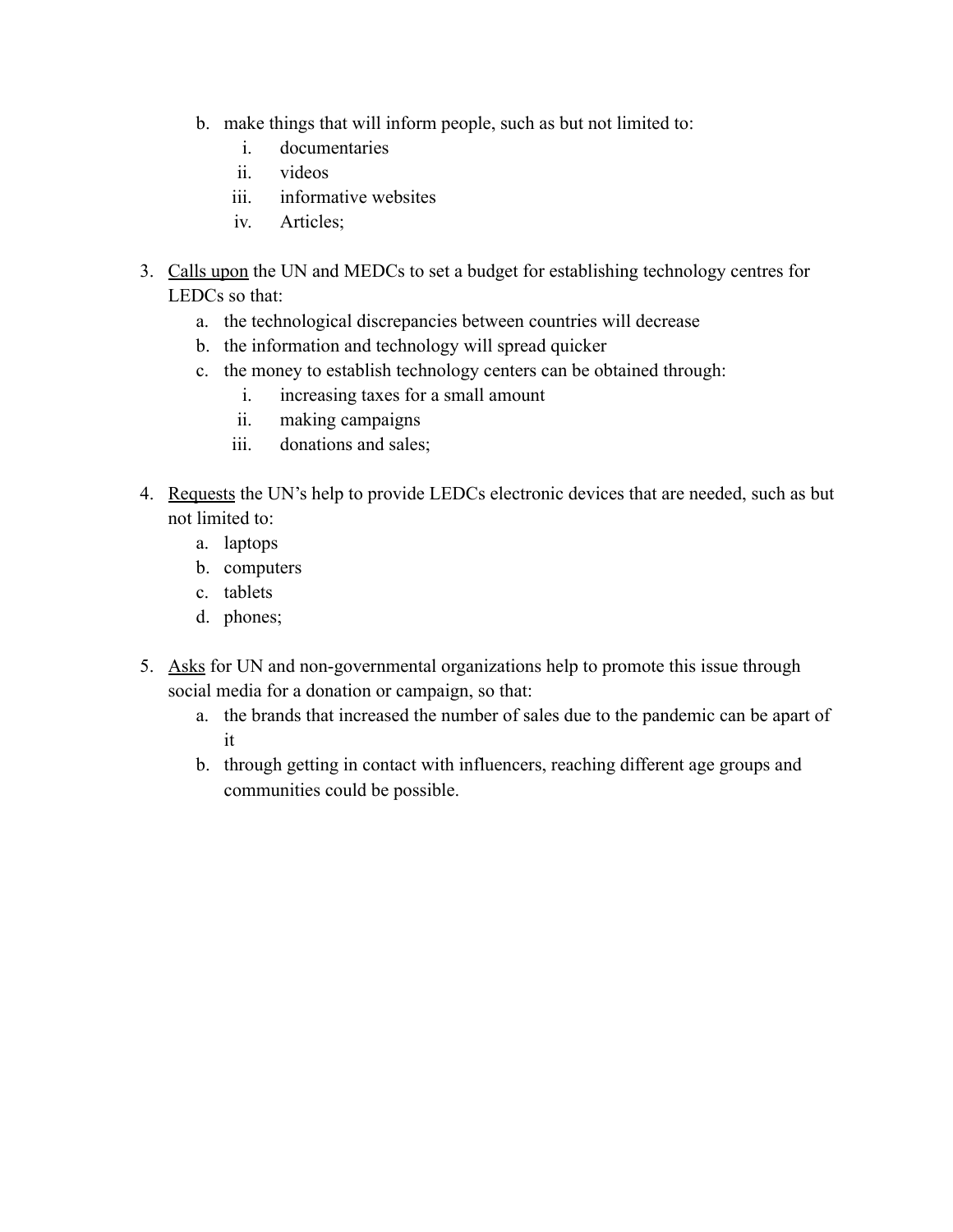**FORUM:** Health Committee (SA3) **QUESTION OF:** Regulation of healthcare systems to prevent shortages of drugs and treatment during global pandemics **SUBMITTED BY:** Libya **CO-SUBMITTERS:** Iran, Brazil, Lebanon, Germany, Indonesia, Ukraine

#### THE SPECIAL ASSEMBLY,

*Fully aware* of the Drug Shortage Summit of November 2010, which focused on causes of the issue and emphasized its importance and determined an action plan toward its solution,

*Noting* that because of COVID-19 there is a major increase in Drug Shortages and without COVID-19 the numbers are still high,

*Fully believing* that countries that need drugs to produce their own drugs, can prevent drug shortages in some countries,

*Taking into consideration* that a fund can be formed to provide drugs to countries by the World Health Organization (WHO) so that we can solve drug shortages,

*Convinced* that the world needs to come together and take action to solve the issue of drug shortages,

*Noting further* that large pharmaceutical companies should be forced to give drugs at more affordable prices or as donations to poor nations which cannot afford to buy drugs,

*Bearing in mind* that the WHO adopted a resolution, urges the government to move towards providing all people with access to affordable, quality health-care services,

- 1. Invites all available pharmacies in the world to work together in cooperation and take actions such as:
	- a. working with the help of the United Nations and WHO
	- b. Giving aid to countries or pharmacies that does not have enough medicine or drugs;
- 2. Requests the countries of the world to prevent citizens from abusing pharmacies to stock up by:
	- a. raising awareness of the drug shortage condition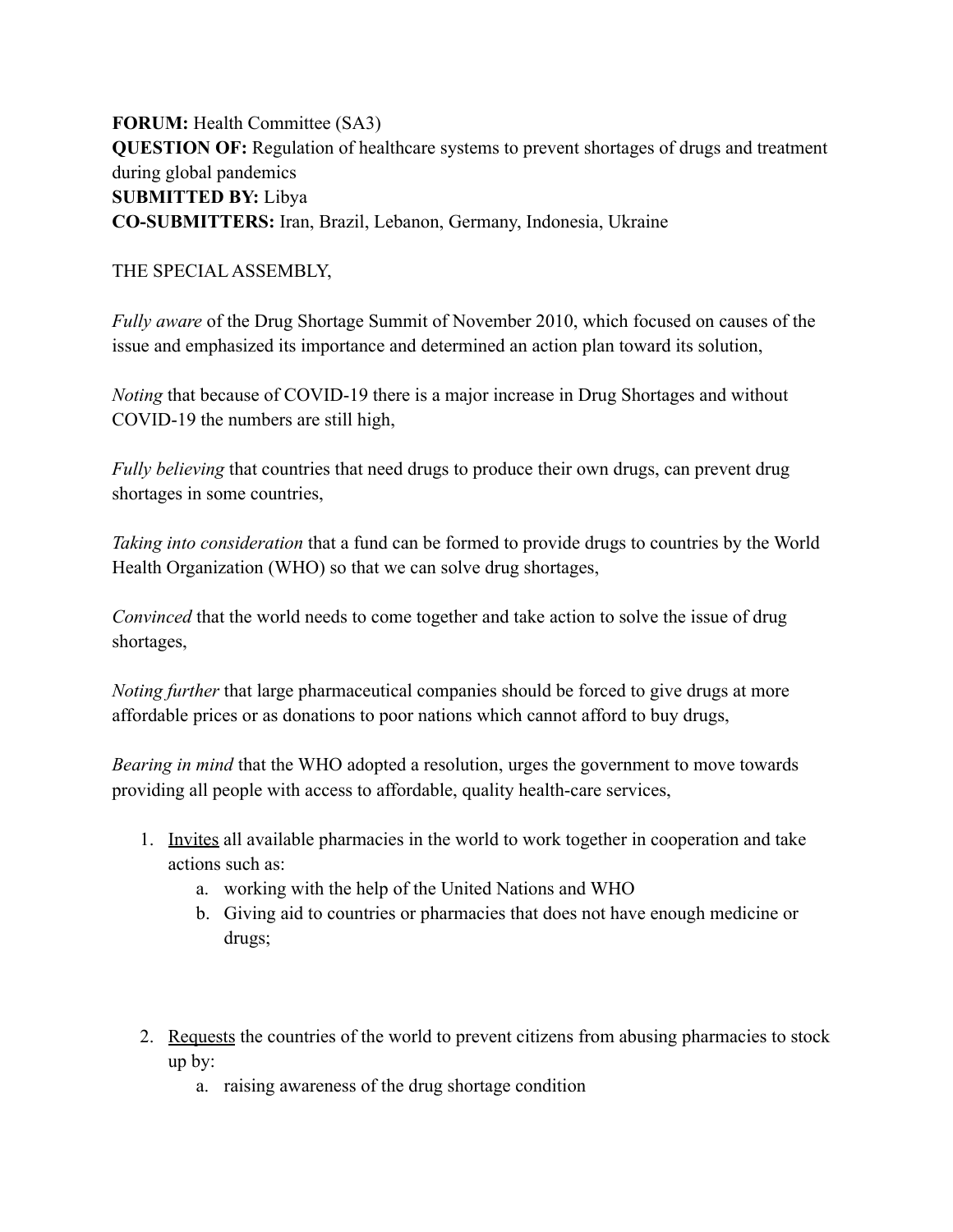- b. making rules and fines for abusing to stock up by:
	- i. making the cashier or manager or another pharmacy worker check if the citizens have gone above the limit
	- ii. putting a limit for drugs and medicine such as, if one medicine lasts about 1 month then the workers can make sure that they do not go above 1 then 1 month later the same citizen can come and take another medicine
	- iii. Developing a system where when a person purchases a drug, this should be noted on an online platform so that there won't be any confusion;
- 3. Strongly urges every health and pharmacy company and the presidents, vice presidents, and leaders of health companies to come together in collaboration and work on a solution on giving countries medicines that they do not have;
- 4. Calls upon health organizations to collaborate with scientists from all over the world to work and find the necessary drugs and vaccines by:
	- a. providing suitable workspace for them, such as but not limited to:
		- i. laboratories
		- ii. common discussion rooms
	- b. providing the right equipment for them, such as but not limited to:
		- i. lab equipment
		- ii. substances to aid drug production
	- c. notifying collaborator scientist from all around the world;
- 5. Strongly recommends that countries should not impose an embargo on other countries to:
	- a. prevent nations from purchasing vaccines and drugs due to embargos, such as:
		- i. Iran who has only purchased 10.000 or fewer vaccines in COVID-19 pandemic
		- ii. 76 percent of the hospitals in Venezuela which have a shortage of drugs
	- b. Preventing embargoes that make the nation poorer resulting in pharmaceutical companies not cooperating with these nations;
- 6. Endorses companies that found drugs or vaccines to make the distribution of the drugs and vaccines according to the needs of the countries in the field of health, to ensure:
	- a. a fair distribution
	- b. easy prevention of the spread of the virus
	- c. Making the observation of whether the drug or vaccine is beneficial when it is distributed easier to countries with a high number of cases;
- 7. Urges to create a definition for drug and vaccine shortages: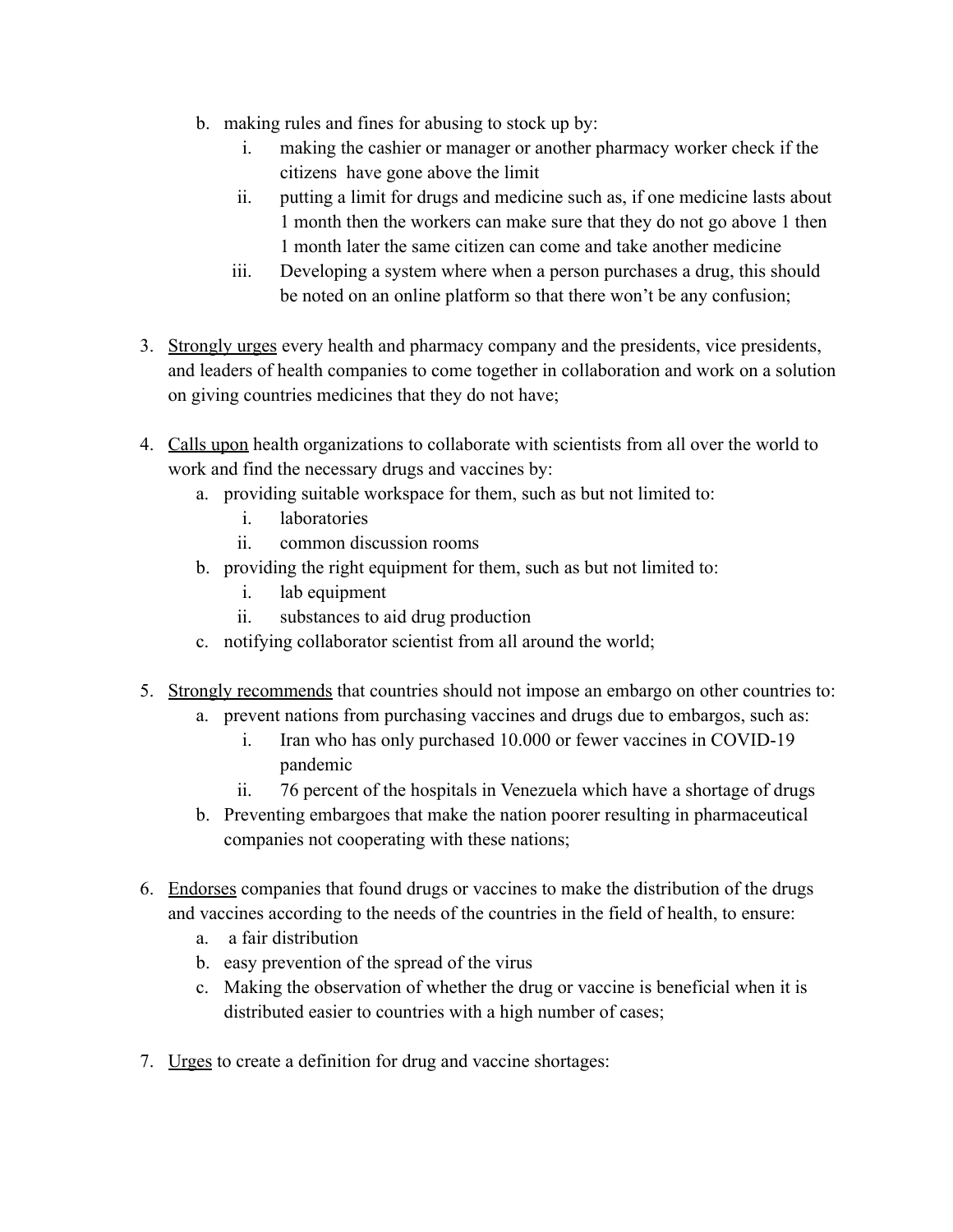- a. the definition will be determined in a meeting with the participation of the all relevant institutions and organization around the world
- b. the definition will be:
	- i. universal
	- ii. accurate
	- iii. simple to understand for every individual in the world
- c. after the final decision is made for the definition, every country, institutions, and organization will start to use the definition as an official and definitive definition;
- 8. Calls for the creation of a World Health Organisation (WHO) sub-body, called the UNDAC (United Nations Drug Accessibility Committee) which would oversee the provision of both patent-protected and generic drugs in member states in accordance with the Trade Related Aspects of Intellectual Property Rights (TRIPS) agreement of 1994, through means of:
	- a. conducting further research into the international drug market through means such as:
		- i. forming a group of economists and medical experts with equal representation from the world's five regions as assigned in the UN Geoscheme and their regional subdivisions
		- ii. producing a biennial report on the state of the international drug market, noting any increase in the prices of necessary medicines and any monopolies in the drug market as researched by the aforementioned group
		- iii. recommending price controls, production quotas, or other such measures undertaken by national governments to ensure the affordability and availability of medicines
	- b. monitor standards set by the World Trade Organisation (WTO) that all international pharmaceutical manufacturing facilities must meet and such facilities should be subject to regular and unannounced inspections when requested
	- c. managing and distributing UN funds to help member states access medicine, the provision of which will be based on the national GDI of each relevant member state and will follow the following guidelines:
		- i. the full amount is to be used for the healthcare system of the state
		- ii. medicine shall be bought from suppliers approved by the WHO's Supply Division, through the provision of UN funds
		- iii. the cost of medicines for citizens is not disproportionate to the cost for the state.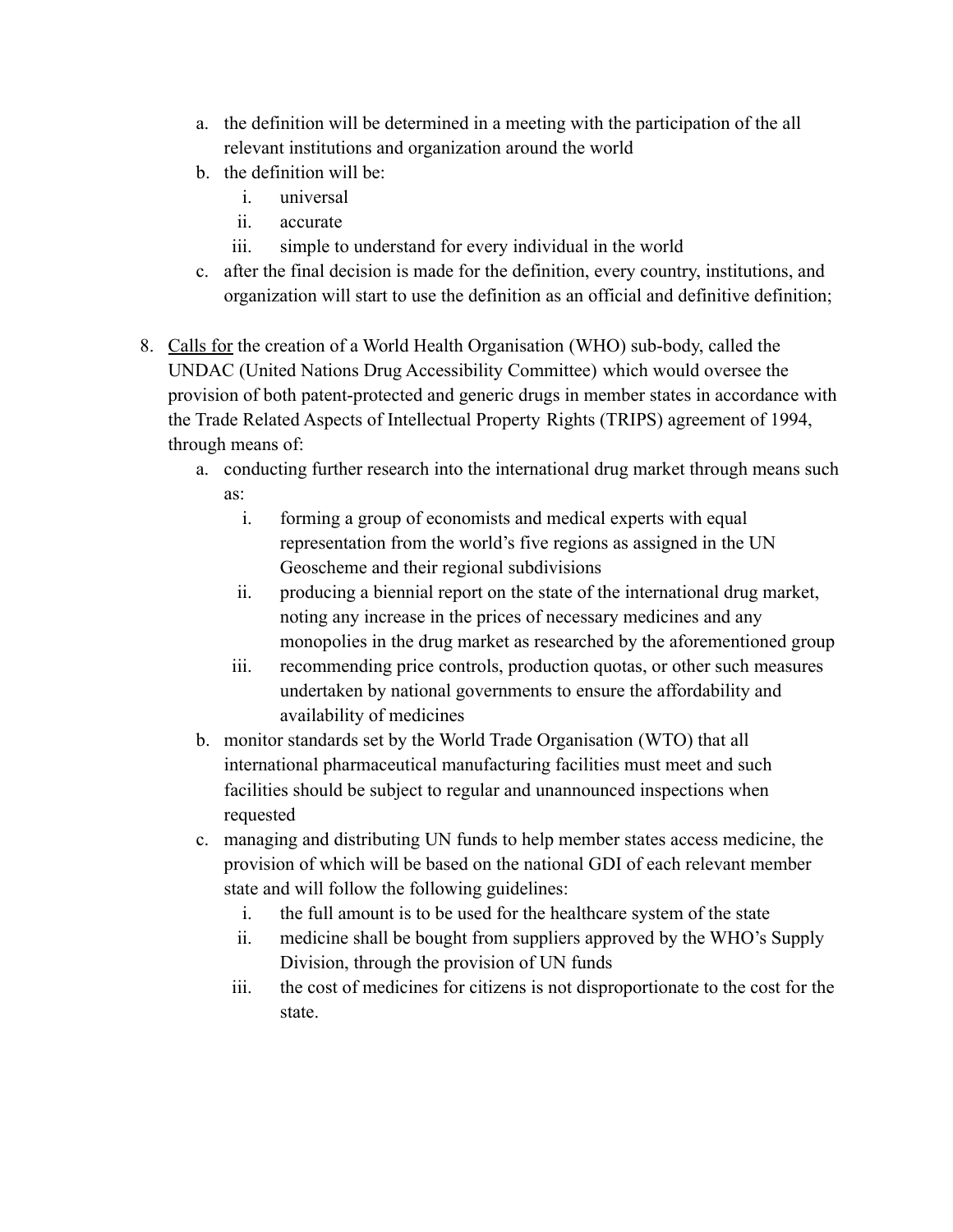**FORUM:** Sustainability Committee (SA4) **ISSUE:** Overconsumption of Natural Resources **SUBMITTED BY**: United Kingdom **CO-SUBMITTERS:** Germany, Japan, USA, Brazil, Haiti, Thailand, China

THE SPECIAL ASSEMBLY,

*Affirms* that overconsumption can cause degradation of nature,

*Deeply concerned* by the impact of overconsumption's negative sides,

*Fully aware* of the fact that governments of Member States should set some rules and make some innovations about overconsumption,

*Reaffirming* that overconsumption can affect the world,

- 1. Encourages all Member States to publish a report, written by professionals, about how it is a significant issue to over-consume natural resources in order to lead people to support sustainable brands by:
	- a. applying changes to the science curricula by:
		- i. creating websites and using presentations in class which will be highly effective in order to make children memorize visual content
		- ii. emphasizing the importance of the previous attempts regarding overconsumption made by professionals and encouraging students to pick those as role-models
		- iii. adding the detrimental consequences of natural resource overconsumption
	- b. encouraging Member States who are able to afford the money for Walking Billboards, which Japan has found recently, by:
		- i. advertising attractive phrases
		- ii. supporting them with pictures
	- c. receiving help from voluntary activists, which will make the situation to be easily understood since:
		- i. people are generally paying attention to what young activists claim
		- ii. it is essential to demonstrate people who have been trying to achieve the greater good;
- 2. Asks the UN to inform the Member States about placing brochures made of environmentally-friendly paper in public places such as restaurants and supermarkets, in order to: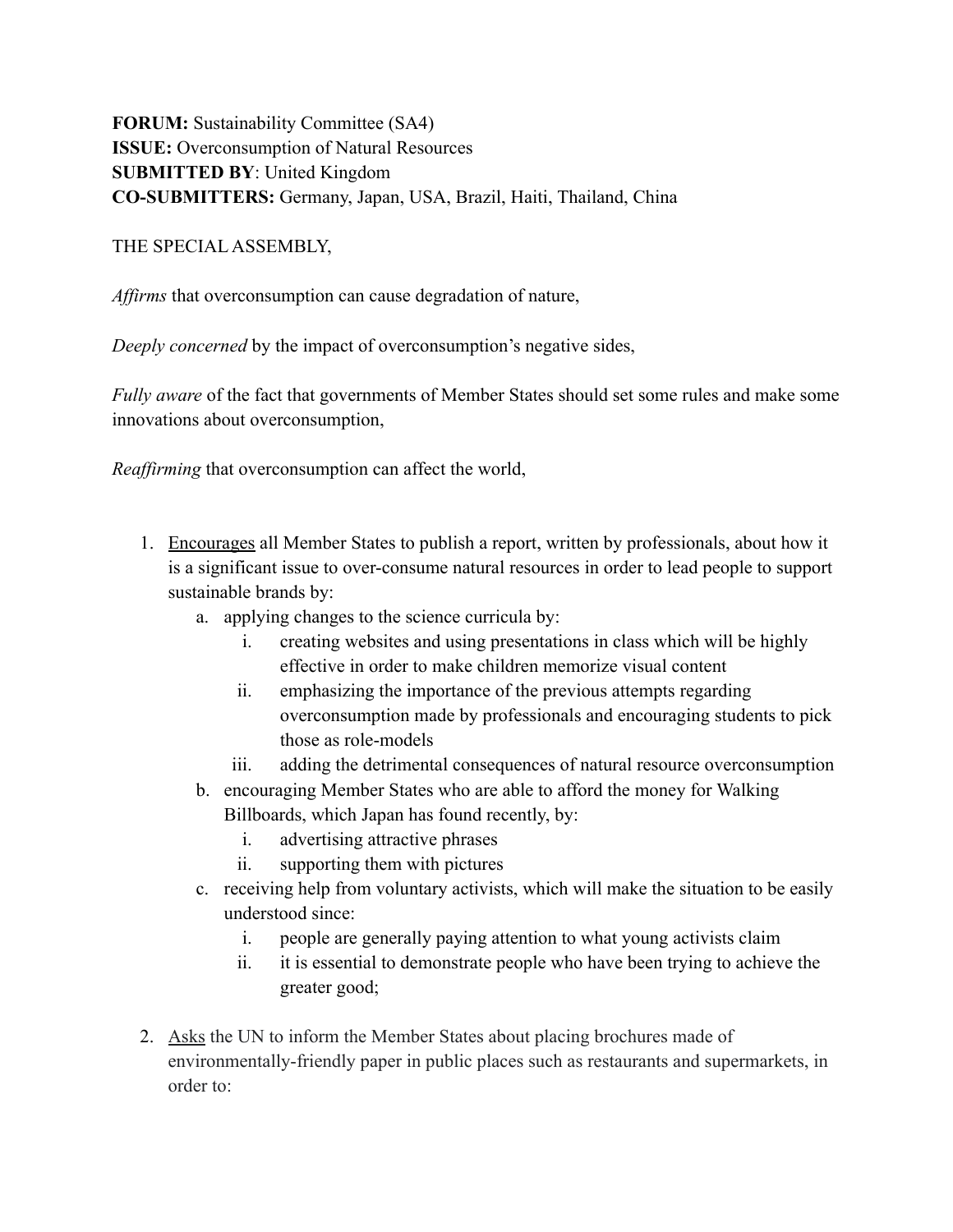- a. make people see it anytime so that they will correlate between the consequences and the overutilization of natural resources
- b. instil the idea of it not being that hard to resolve worldwide issues by:
	- i. putting little pictures to the menu list in environmentally-friendly restaurants
	- ii. showing documentaries in a decided time on televisions that are related to overconsumption and its consequences in environmentally-friendly restaurants;
- 3. Suggests delegates from the Member States to meet up in Geneva, Switzerland, in order to discuss the fact that overconsumption in terms of not only elements but also renewable resources will be a fundamental issue in the future if there are no restrictions taken since:
	- a. Geneva is a neutral city which essential conferences are likely to be taken place in
	- b. it will be important to decide on a utopic future by considering disasters' occurrence rate
	- c. it will not be late to change countries' employment of natural resources;
- 4. Urges the Member States to create a list about their over consumed matters which seem to disappear in the near future, and meet up with ministries to take decisions in order to:
	- a. demonstrate countries that they will be out of those sources which they will actually need in the future, which will be:
		- i. the most exported sources or elements
		- ii. the most refined elements
	- b. decide on whether it is logical to overuse those matters or not
	- c. reduce the rate of fossil fuels which cause:
		- i. climate change
		- ii. change in the temperature of the Earth
		- iii. the extinction of animals that are able to live in pole habitats;
- 5. Further invites all Member States who have been wasting liters of water in unprecedented or significant numbers to take restrictions by:
	- a. providing educational documentaries which people will be inspired from, such as but not limited to:
		- i. actors or actresses
		- ii. visual content
		- iii. the fictionalized dystopic future of the world
	- b. demonstrating the fact that dishwashing a machine full of dishes by both washing the dishes in hand and using the dishwasher causes 126 liters of water to be wasted every day by:
		- i. receiving help from dishwashing tablets or product companies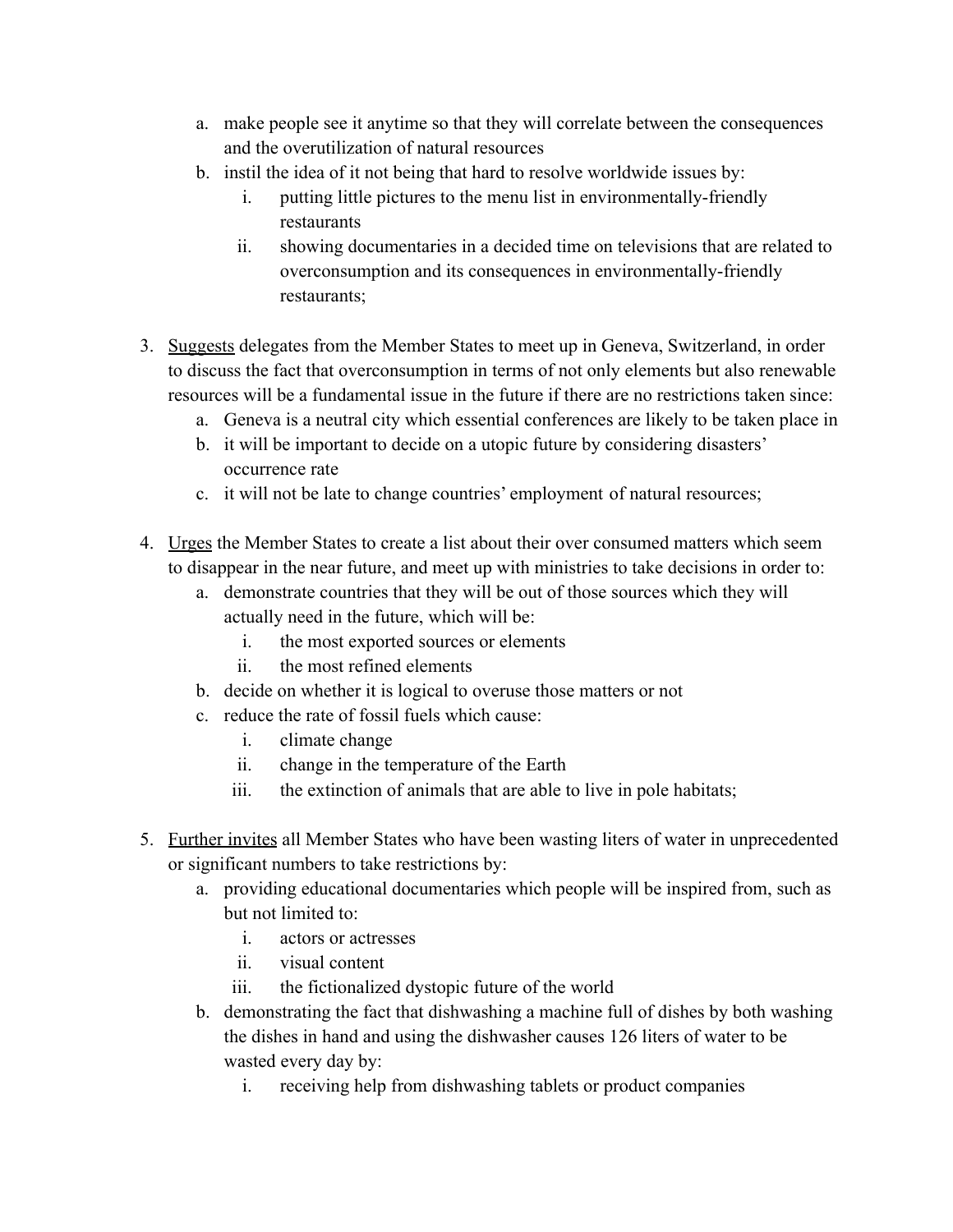- ii. asking for the companies to impact on people with effective commercials
- iii. convince people that the products are not useless
- c. suggesting the use of purifiers to:
	- i. use water that is in hand
	- ii. easily access clean water since many of the plastic bottle waters have been worse than purified water
- d. saving the unused water for the future in case of events such as but not limited to:
	- i. water shortages
	- ii. hunger;
- 6. Calls for UN and presidents of the Member States to find a way to ensure the status of MEDCs which have the opportunity to transition at a slow pace to using renewable energy, decreasing the amount of not only carbon dioxide but also carbon usage, in terms of coals, for exacerbation of habitats, in terms of:
	- a. not providing conditions for the most important animals that belong to the specific habitat to live
	- b. causing people not to benefit from the oxygen;
- 7. Recalls that the Member States who have the opportunity to provide new gadgets and inventions will be beneficial for not only themselves but also the whole world by:
	- a. using advanced technology in life
	- b. receiving support from not only health-related jobs but also engineering-related occupations;
- 8. Requests UN to afford the needed fund that is discussed in the previous clauses.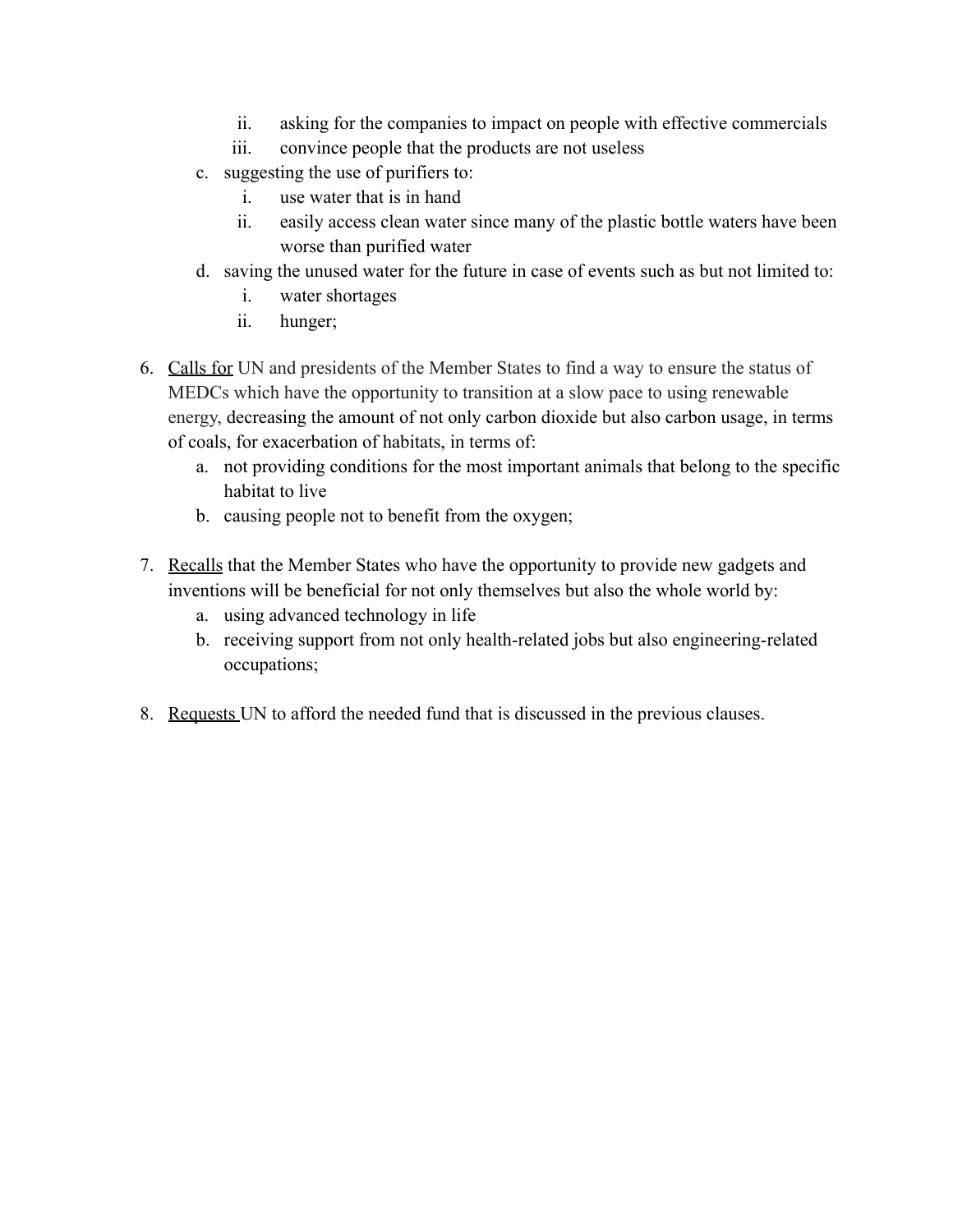**FORUM:** Urbanization Committee (SA5) **ISSUE:** Addressing the potential of population control policies for overpopulation **SUBMITTED BY:** United Kingdom **CO-SUBMITTERS:** Ukraine, Yemen, Russia, Saudi Arabia, Mexico

## THE SPECIAL ASSEMBLY,

*Emphasizing* that major causes of overpopulation are increasing fertility rates, the number of people surviving to reproductive age, illiteracy, urbanization and migration,

*Fully alarmed by* the loss of limited natural resources in order to satisfy the increasing demands of the highly-increasing population,

*Concerned by* the social misconception about abortion, contraception, and family planning services and the existence of unofficial platforms that spread misinformation,

*Bearing in mind* that creating equal opportunities for people in education, health care, and employment will solve the problem at its roots,

- 1. Invites all Member States to maintain equal education, health care and employment standards for women, which will enable creating an equal ground with men through:
	- a. increasing the enrollment of girls and women to school by taking measures such as but not limited to:
		- i. promoting equal education for women and girls, especially in poorer territories
		- ii. providing easy access to quality education with new schools through renewed teaching materials
	- b. increasing the number of women in the workforce by taking measures such as:
		- i. the promotion of small businesses that establish gender equality in their work environment and encouraging women to take part in or form one themselves
		- ii. the creation of job opportunities for women;
- 2. Encourages all Member States to legalize practices of safe abortion and contraception, make them easily accessible and utilized by every willing citizen by:
	- a. explaining the significance of practices that are safe, reliable, and medically approved, through:
		- i. official advertisements on the Intern
		- ii. informative brochures
		- iii. education programs in school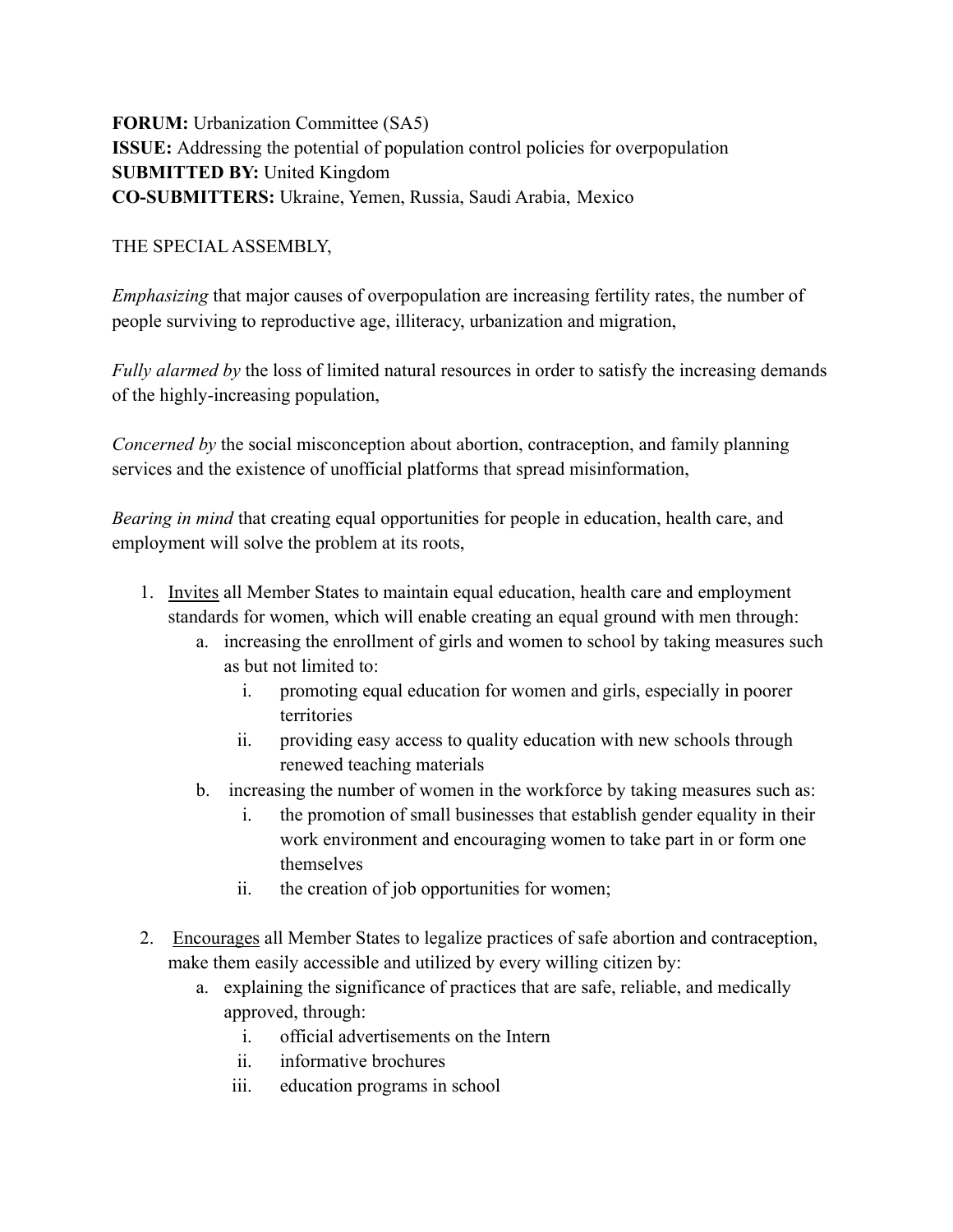- b. lifting the constraints to access contraceptive services of some criteria or categories, including but not limited to:
	- i. minimum age
	- ii. marital status
	- iii. parental consent for minors;
- 3. Calls upon the Member States to organize, manage and integrate voluntary and easily-accessible family planning and safe motherhood programs with the assistance of UNFPA into the country's primary healthcare systems, which will be accomplished through:
	- a. providing personalized information to individuals according to their own needs and requests on how a family should be, prepared by the experts
	- b. explaining the importance of such programs in preventing unintended pregnancies
	- c. distributing a wide range of contraceptives, to give individuals other ways to prevent having children and which will lead to decreasing in the rate of abortion, including but not limited to:
		- i. implants
		- ii. intrauterine devices
		- iii. surgical procedures that limit fertility
		- iv. barrier methods
		- v. pills;
- 4. Requests for the Member States to improve the sexual and reproductive health (SRH) of adolescents and postpone early childbearing by:
	- a. providing comprehensive sexual education (CSE) in schools for children and young people between the ages of 5-18+ based on the International Technical Guidance on Sexuality Education, which is published by the United Nations Educational, Scientific and Cultural Organization (UNESCO)
	- b. setting the minimum age of marriage as 18+ for both women and men under all conditions;
- 5. Recommends to organize a global conference organized by UNFPA and UN Population Division in order to discuss the current situation of overpopulation and development which will:
	- a. consist of Member State representatives and registered participants from governments, non-governmental organizations and the media
	- b. be held in every year
	- c. make exchange and publicization of clear data and information regarding new population statistics, and possible solution attempts;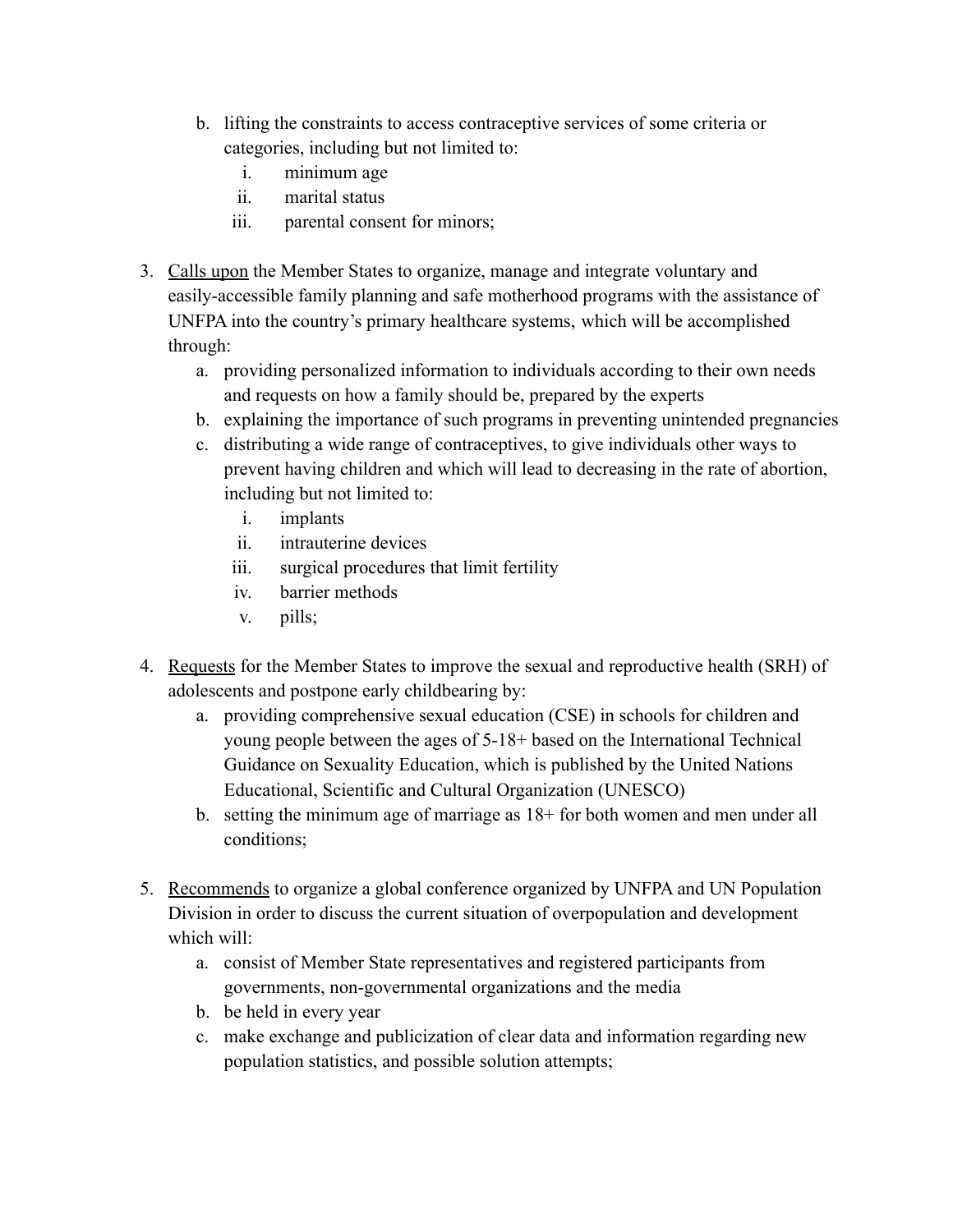- 6. Highly recommends "preventing overpopulation" to be one of the main UN Sustainable Development Goals (SDG) to further emphasize its direct relevance to the other 17.
- 7. Trusts the Member States to promote adoption and re-evaluate their adoption policies by:
	- a. requiring the same conditions in every state by:
		- i. make adoption agencies cooperate with the government
		- ii. bring in certain and strict laws related to the adoption process
	- b. using media organs to raise awareness by:
		- i. making advertisements
		- ii. creating posters and brochures
	- c. lifting some restrictions on adopting a child such as but not limited to:
		- i. the age limitation between the child and the adult
		- ii. marital status of the adult
		- iii. the sexuality of the parents.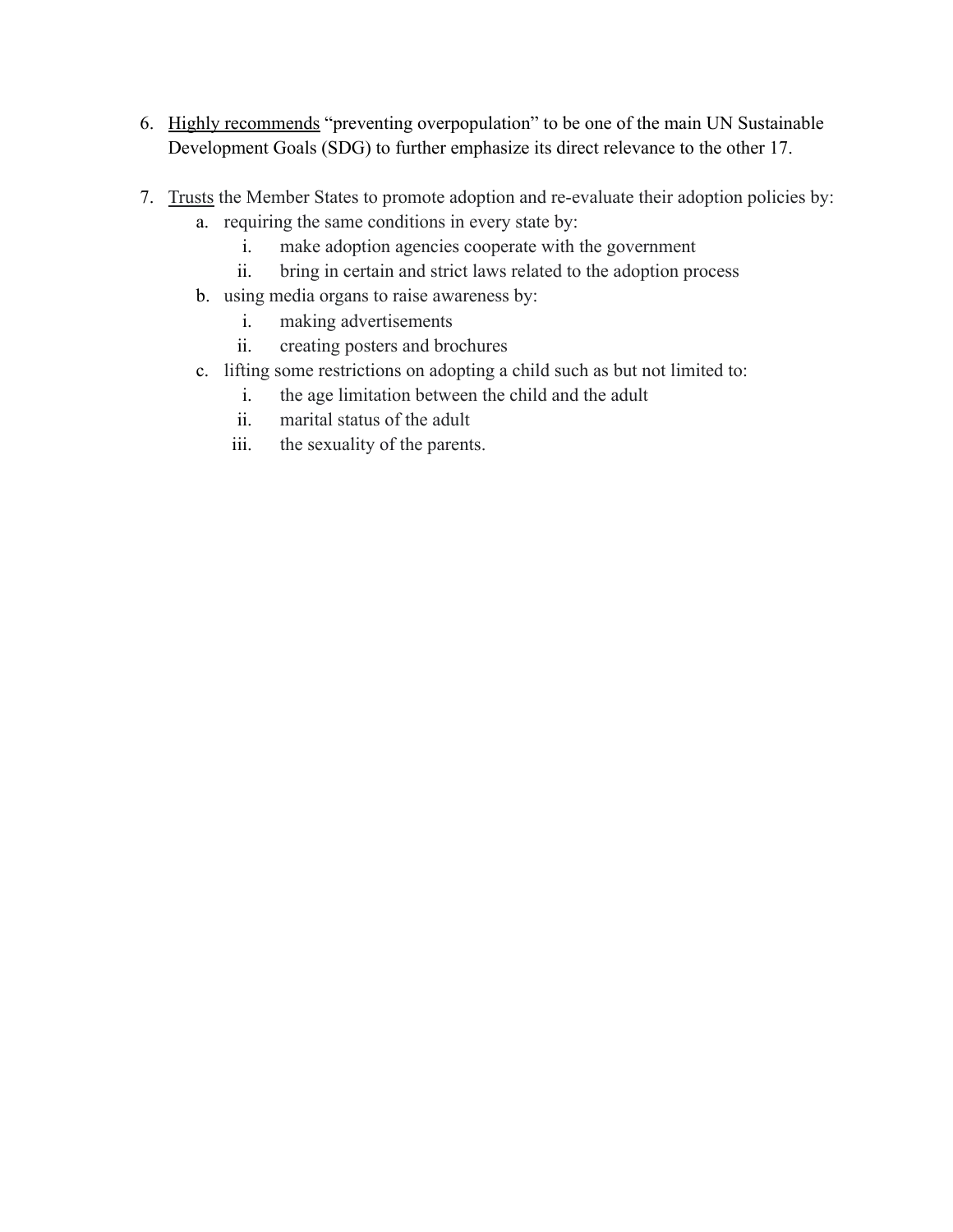**FORUM:** Gender Affairs Committee (SA6) **ISSUE:** Strengthening women's engagement in elections **SUBMITTED BY:** Nigeria **CO-SUBMITTERS:** Russia, Libya, Mali, Indonesia, Germany, Lebanon, China, Saudi Arabia, Switzerland

## THE SPECIAL ASSEMBLY,

*Emphasizes* the importance of women's engagement in elections,

*Recognizes* the importance of investing in women's right to political participation as a necessary step to achieving global gender equality,

*Convinced* that women are capable of becoming the leaders of the future,

*Reminds* in order to get a greater inclusion of women, safety must be prioritized,

- 1. Recommends the United Nations (UN) and the Member States to encourage women politicians by:
	- a. implementing gender-equal attitudes in social media platforms such as but not limited to:
		- i. Twitter
		- ii. Instagram
		- iii. Facebook
	- b. introducing measures to counteract sexist social-norms, for instance, by forming campaigns over social media
	- c. terminating stigmatizing attitude towards females
	- d. supporting women in government by:
		- i. taking their opinions and decisions into equal consideration
		- ii. giving them more opportunities to voice out their thoughts
	- e. including women into every aspect of society such as but not limited to:
		- i. political
		- ii. economical
		- iii. social
	- f. forming social events to help advance women's rights;
- 2. Further recommends all Member States to stabilize women's education with a measure such as, but not limited to:
	- a. teaching them how to vote accurately by:
		- i. filming short and clear how-to videos
		- ii. providing short and to the point explanations in the online voting forms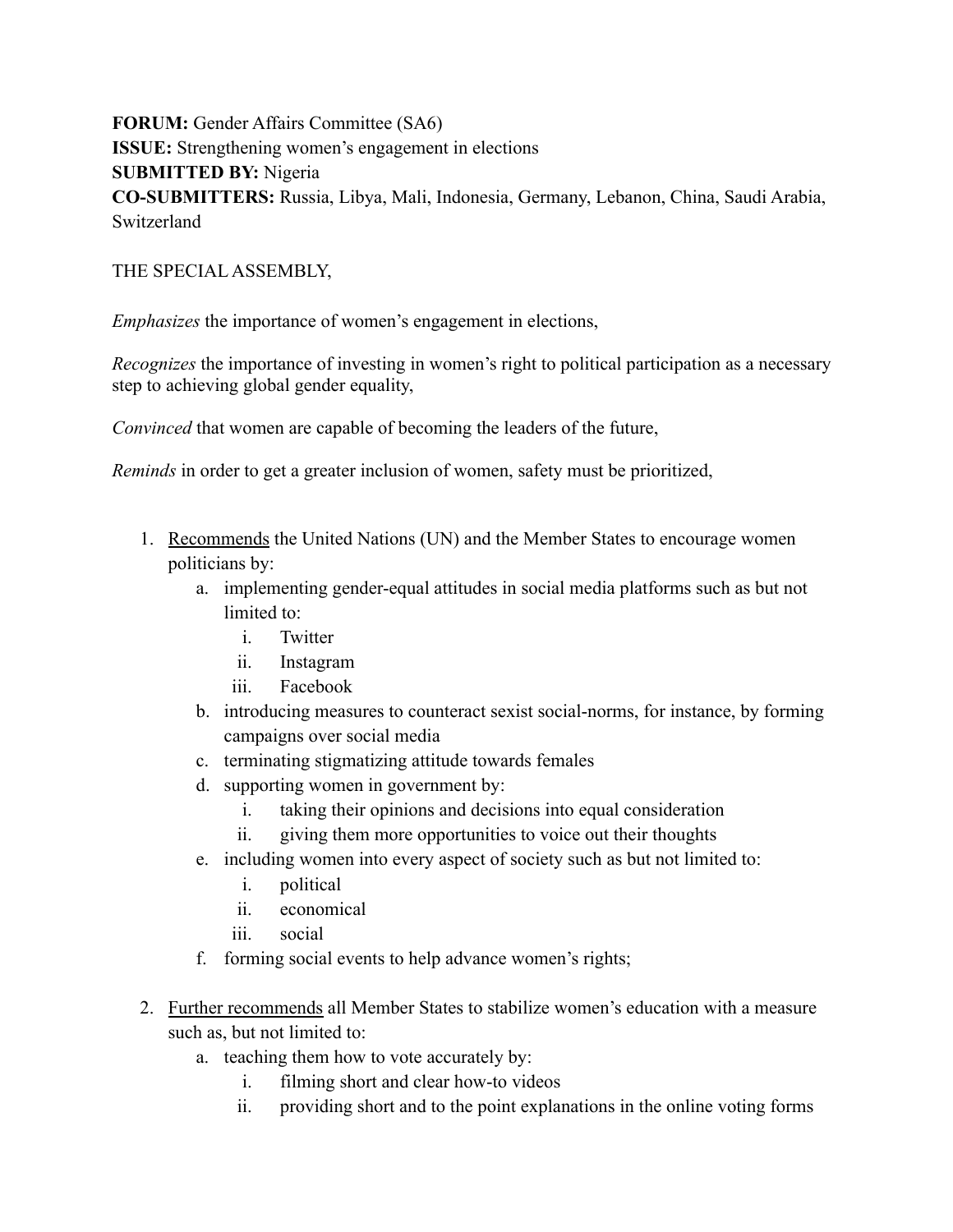- b. establishing training programs to develop female leaders, such as but not limited to:
	- i. free communication skills advancing classes
	- ii. body language furthering lessons
	- iii. self-defense training programs so women will not entirely rely on their guards
- c. investing funds related to women's equality by protesting, local and national governments
- d. breaking social taboos in a teaching environment;
- 3. Suggests all Member States initiate women's rights movements, by:
	- a. encouraging, to all extent, the management and decision-making roles played by women
	- b. holding peaceful protests so that women's voice can be heard;
- 4. Further suggests eliminating structural and legal obstacles that might hinder all girls' and women's participation in politics, by:
	- a. enforcing a law stating that women's safety will be in the hands of the government, under the supervision of legal documentations,
	- b. putting safeguards into numerous locations where the number will be in ratio with the area of the location
	- c. using security cameras;
- 5. Encourages that polling stations are moved to different places with more popular and secure locations, such as but not limited to:
	- i. the malls
	- ii. local shops
	- iii. movies
	- iv. supermarket
	- v. dining places;
- 6. Supports women's leadership in the workplace through greater inclusion in executive positions and on corporate boards, by:
	- a. obligating giving equal opportunities and privileges to all of the workers, such as:
		- i. giving the same types of employment gifts
		- ii. granting comparable slots when hiring workers
		- iii. giving the same brand and models of automobiles